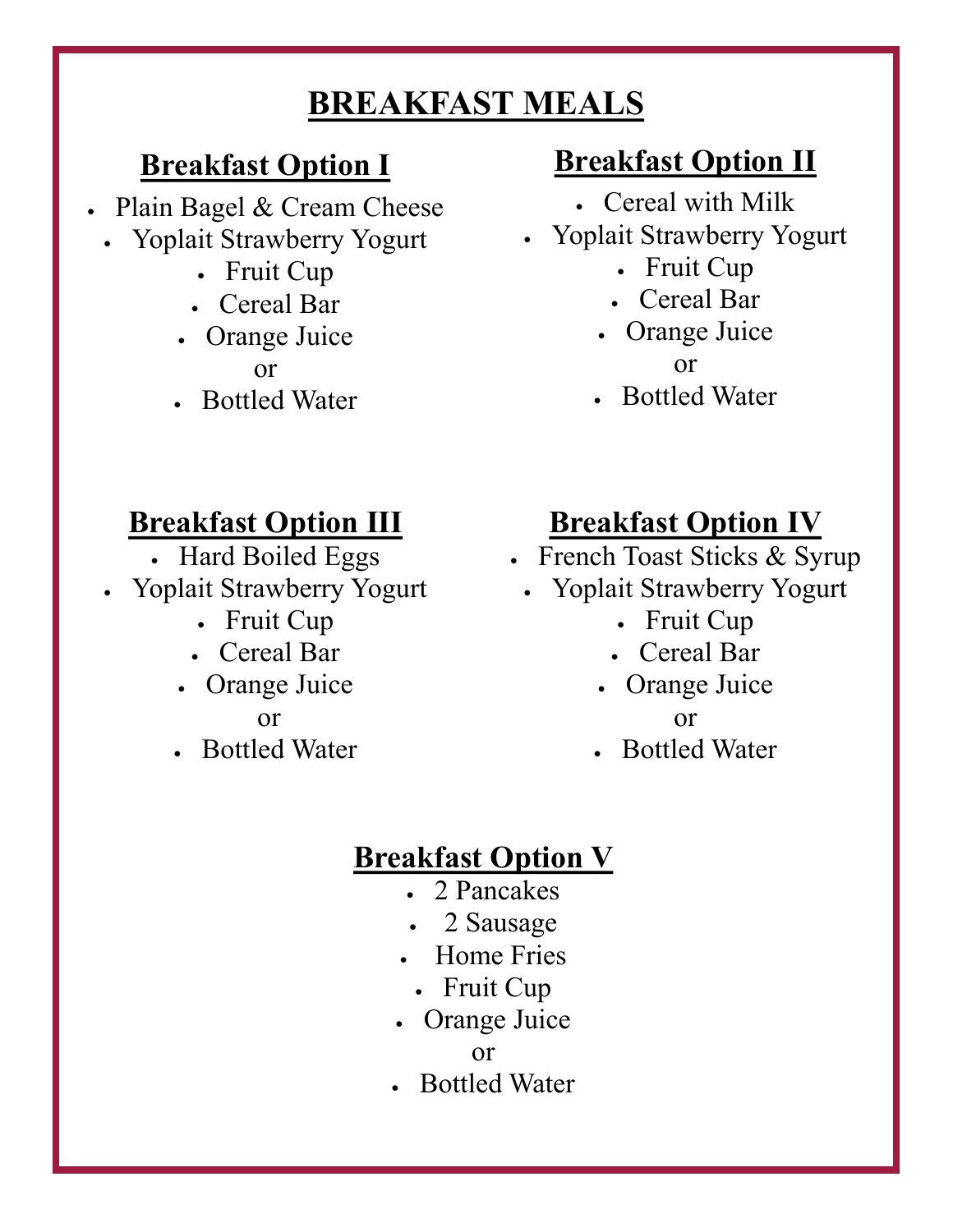# **SALAD MEALS**

### **Salad Option I**

- Garden Salad Italian Dressing
- Cookie Pack
- Whole Fruit or
- Potato Chips
- Bottled Water or
	- Gatorade

# **Salad Option III**

- Caesar Salad
- Cookie Pack
- Whole Fruit or
- Potato Chips
	- Bottled or
	- Gatorade

# **Salad Option V**

 Buffalo Chicken Salad Bleu Cheese Dressing

- Cookie Pack
- Whole Fruit or
- Potato Chips
- Bottled Water or

#### Gatorade

# **Salad Option II**

- Chef's Salad
- Italian Dressing Cookie Pack
- 
- Whole Fruit or
- Potato Chips
- Bottled Water

or

• Gatorade

# **Salad Option IV**

- Chicken Caesar Salad
	- Cookie Pack
	- Whole Fruit or
	- Potato Chips
	- Bottled Water or
		- Gatorade

# **Salad Option VI**

- Garden Salad with Tuna Italian Dressing
	- Cookie Pack
	- Whole Fruit or
	- Potato Chips
	- Bottled Water or
		- Gatorade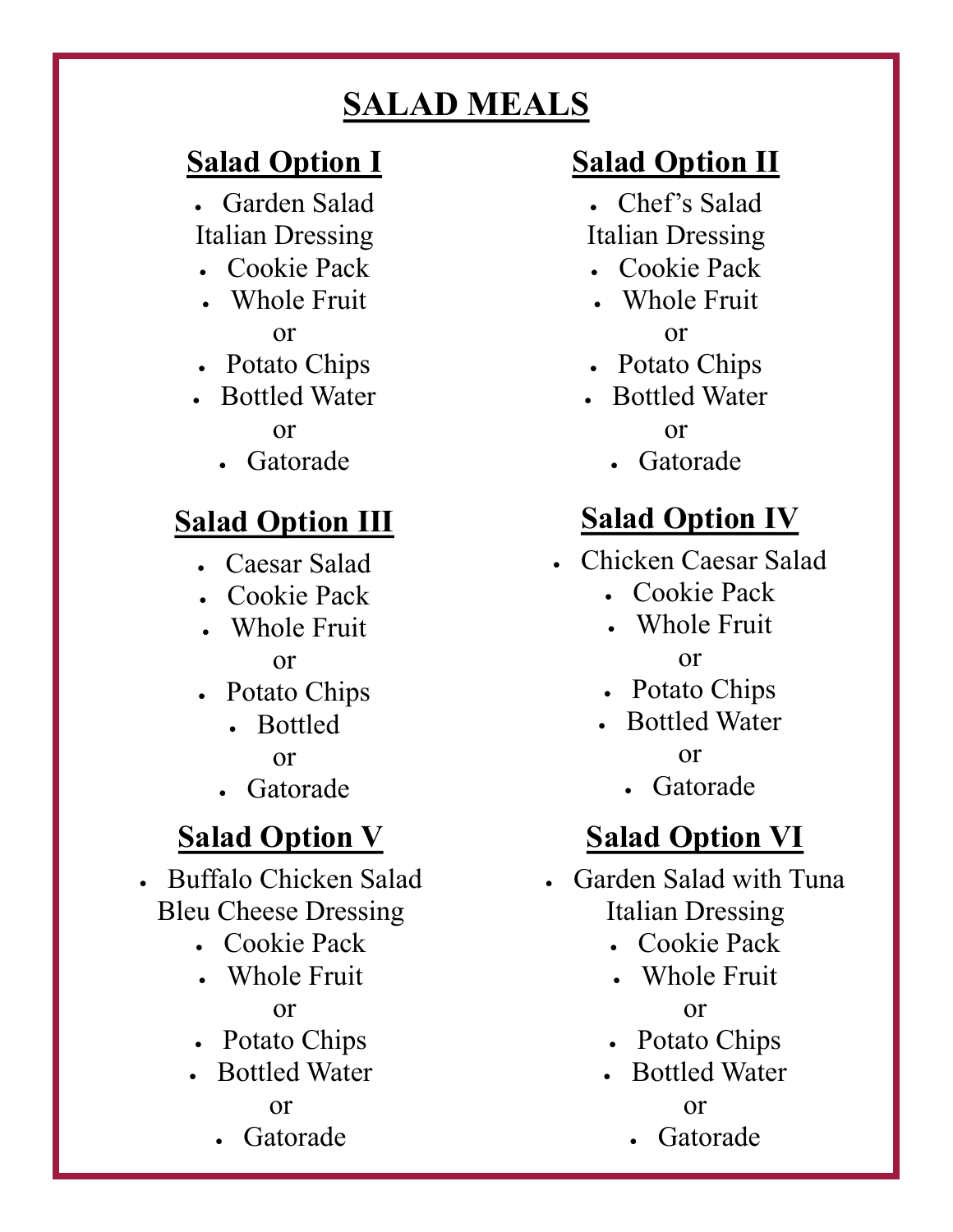# **DELI MEALS**

## **Deli Option I**

Chicken Caesar Wrap

- Side Salad
- Cookie Pack
- Whole Fruit or
- Potato Chips
- Bottled Water or
	- Gatorade

### **Deli Option III**

- Hummus Wrap
	- Side Salad
	- Cookie Pack
	- Whole Fruit or
	- Potato Chips
- Bottled Water or
	- Gatorade

# **Deli Option V**

- Peanut Butter & Jelly
	- Side Salad
	- Cookie Pack
	- Whole Fruit or
	- Potato Chips
	- Bottled Water or
		- Gatorade

# **Deli Option II**

- Turkey Wrap or Grinder
	- Side Salad
	- Cookie Pack
	- Whole Fruit

or

- Potato Chips
- Bottled Water or
	- Gatorade

# **Deli Option IV**

- Italian Wrap or Grinder
	- Side Salad
	- Cookie Pack
	- Whole Fruit or
	- Potato Chips
	- Bottled Water or
		- Gatorade

# **Deli Option VI**

- Buffalo Chicken Wrap
	- Side Salad
	- Cookie Pack
	- Whole Fruit or
	- Potato Chips
	- Bottled Water or
		- Gatorade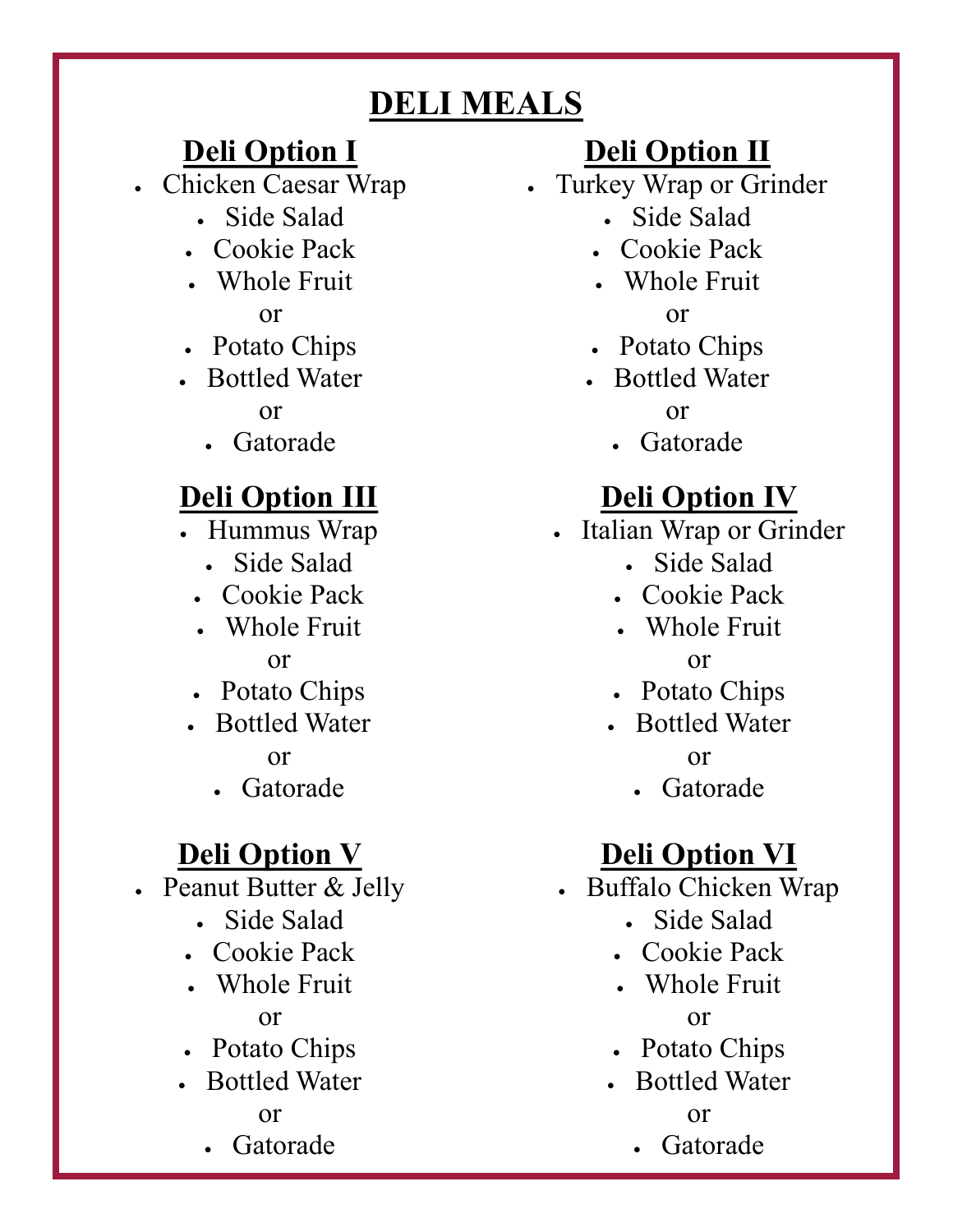# **LUNCH/DINNER MEALS**

### **Lunch/Dinner Option I**

- Mac & Cheese
	- Biscuit
	- Side Salad
	- Cookie Pack
	- Whole Fruit

#### or

- Potato Chips
- Bottled Water or
	- Gatorade

### **Lunch/Dinner Option II**

- Ziti Marinara
- Breadstick
- Side Salad
- Cookie Pack
- Whole Fruit Or
- Potato Chips
- Bottled Water

or

Gatorade

### **Lunch/Dinner Option III**

- Vegan Ravioli Marinara
	- Breadstick
	- Side Salad
	- Cookie Pack
	- Whole Fruit or
	- Potato Chips
	- Bottled Water or
		- Gatorade

### **Lunch/Dinner Option IV**

- Penne Primavera
	- Breadstick
	- Side Salad
	- Cookie Pack
	- Whole Fruit or
	- Potato Chips
	- Bottled Water or
		- Gatorade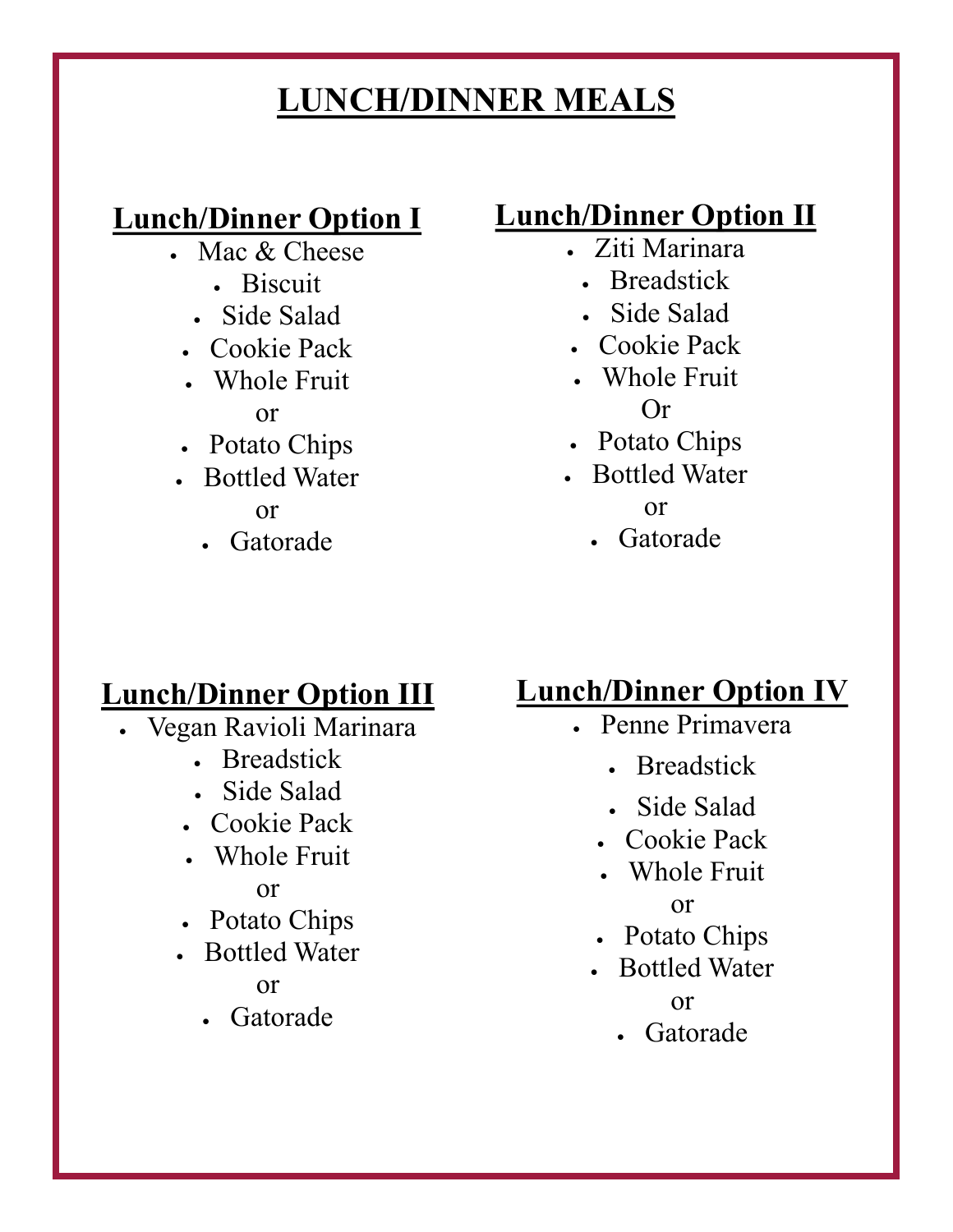# **LUNCH/DINNER MEALS**

### **Lunch/Dinner Option V**

- Vegan Nuggets
- Steamed Rice
- Cookie Pack
- Vegetable Eggroll

#### or

- Potato Chips
- Bottled Water or
	- Gatorade

#### **Lunch/Dinner Option VI**

- General Tso's Chicken
	- Steamed Rice
	- Cookie Pack
	- Vegetable Eggroll or
		- Potato Chips
		- Bottled Water

or

Gatorade

#### **Lunch/Dinner Option VII**

- Grilled Chicken
	- Farmer's Rice
		- Broccoli
	- Cookie Pack
	- Whole Fruit or
	- Potato Chips
	- Bottled Water or
		- Gatorade

#### **Lunch/Dinner Option VIII**

- Roasted Turkey
- Farmer's Rice
	- Corn
- Cookie Pack
- Whole Fruit or
- Potato Chips
- Bottled Water or
	- Gatorade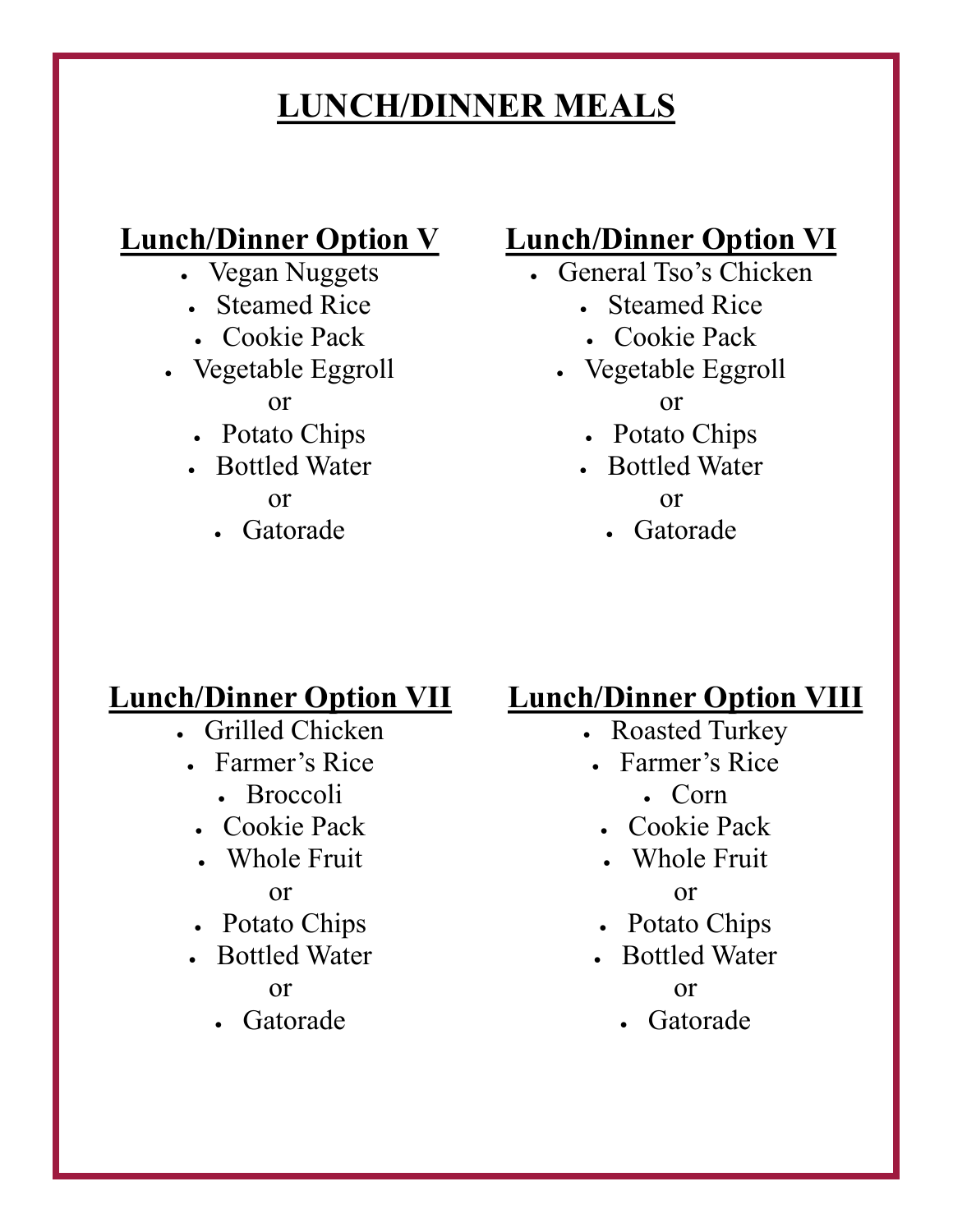# **SPECIAL MEALS**

### **Special Option I**

- Chicken Tortilla Soup
- Garden Salad & Breadstick
	- Cookie Pack
	- Whole Fruit

or

- Potato Chips
- Bottled Water or
	- Gatorade

# **Special Option III**

- Nachos
- Chili, Cheese, Salsa, Guacamole
	- Cookie Pack
	- Whole Fruit or
	- Potato Chips
	- Bottled Water

or

Gatorade

# **Special Option II**

- Chicken Parm
- Pasta Marinara & Breadstick
	- Cookie Pack
	- Whole Fruit

or

- Potato Chips
- Bottled Water

or

Gatorade

# **Special Option IV**

 Protein Packed Bowl: Grilled Chicken, Egg, Broccoli, Brown Rice, Red Quinoa

- Cookie Pack
- Whole Fruit or
- Potato Chips
- Bottled Water

or

Gatorade

# **Special Option V**

- Chicken Parm Calzone
	- Side Salad
	- Cookie Pack
	- Whole Fruit

or

- Potato Chips
- Bottled Water

or

Gatorade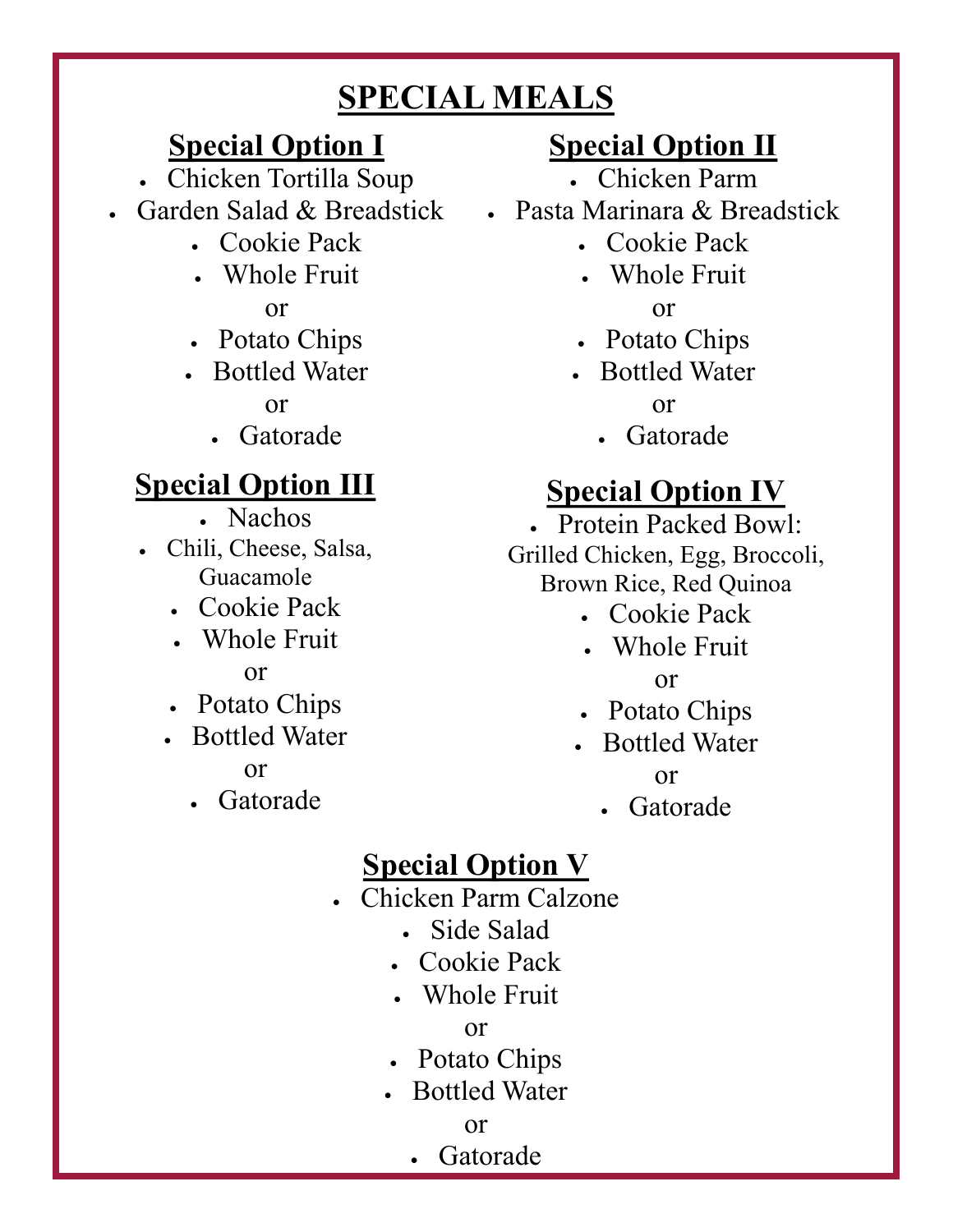# **SNACK PACKAGES**

#### **Snack Option I**

• 1 Box of Cookies Oreo, Chips Ahoy, or Fudge Stripe 1.5 oz. Potato Chips Candy Choice of 1: Sour Patch Watermelons, Swedish Fish, or Swedish Fish Assorted

### **Snack Option III**

 Frozen Celeste Pizza Cheese or Pepperoni

- 2.5 oz. Potato Chips
	- Cookie Pack
- Candy Choice of 1: Sour Patch Watermelons, Swedish Fish, or

Swedish Fish Assorted Sour Patch Watermelons,

# **Snack Option II**

 Choice of 4 Packages of Candy Sour Patch Watermelons, Swedish Fish & Swedish Fish Assorted

### **Snack Option IV**

 Piece of Cake Chocolate or Carrot Pudding Parfait Chocolate or Vanilla Cookie Pack Candy Choice of 1: Sour Patch Watermelons, Swedish Fish, or Swedish Fish Assorted Sour Patch Watermelons,

### **Snack Option V**

- Veggie Dippers with Ranch
	- Hummus with Pretzels
		- Tropical Fruit Cup
			- Whole Fruit